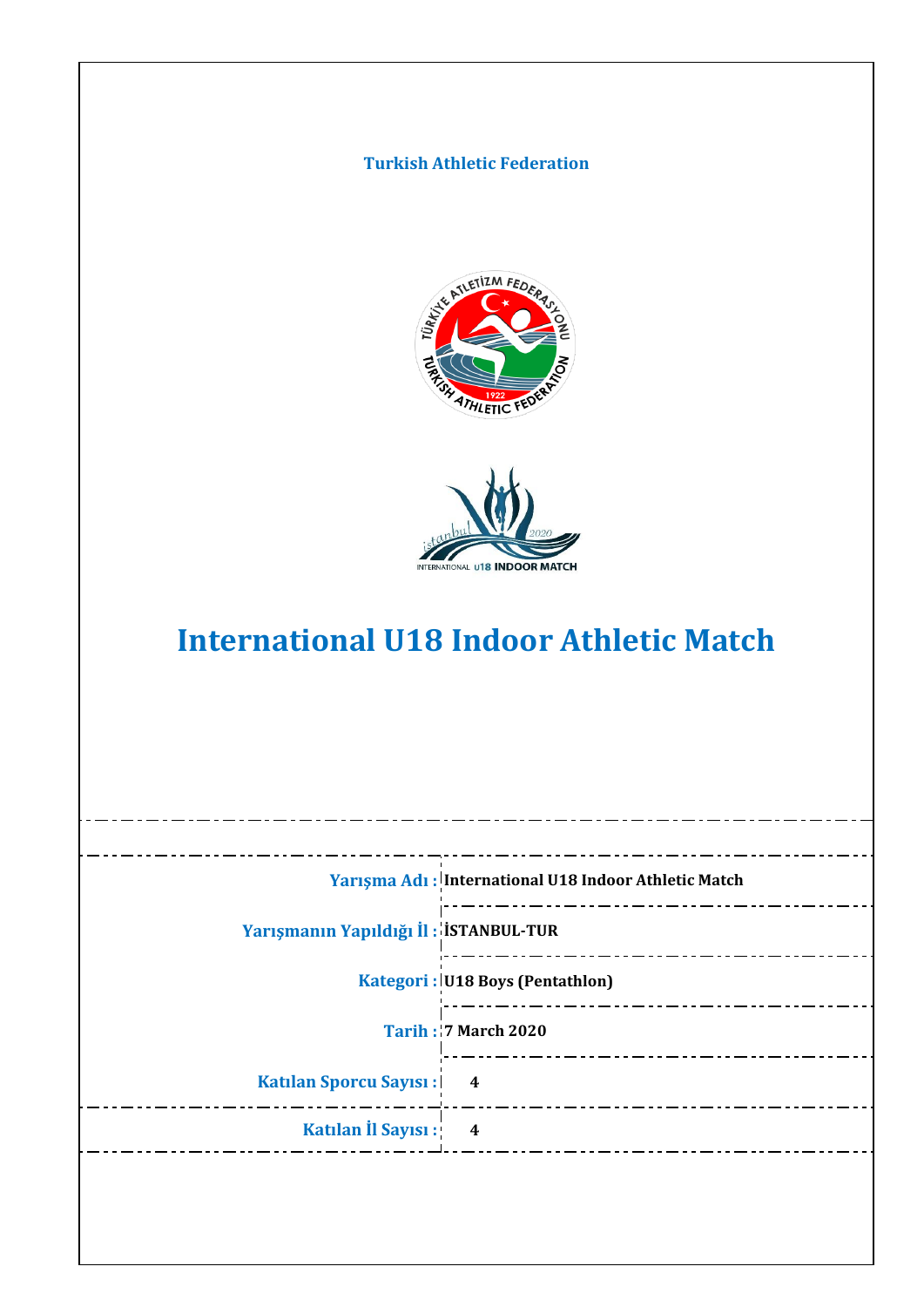



### **International U18 Indoor Athletic Match**



**Yarışma : 60 Metres Hurdles**

#### **Kategori : U18 Boys (Pentathlon)**

**Tarih-Saat : 7.03.2020 11:30 17:48**

|                |                                             | <b>BHIRTDAY</b> | <b>NAME SURNAME</b>                     | <b>NATION</b> | <b>RESULT</b> | <b>POINT</b> |                |            |                 |                                  |               |               |                |
|----------------|---------------------------------------------|-----------------|-----------------------------------------|---------------|---------------|--------------|----------------|------------|-----------------|----------------------------------|---------------|---------------|----------------|
| <b>LINE</b>    | BIB                                         |                 |                                         |               |               |              | <b>RANK</b>    | <b>BIB</b> | <b>BHIRTDAY</b> | <b>NAME SURNAME</b>              | <b>NATION</b> | <b>RESULT</b> |                |
| $\mathbf{1}$   | 90                                          | 1.01.2003       | <b>ALIAKSANDR</b><br><b>DABRAVITSKI</b> | <b>BLR</b>    | 8.41          | 881          | $\mathbf{1}$   |            |                 |                                  |               |               |                |
| $\mathbf{2}$   | 138                                         | 25.03.2003      | <b>MUSTAFA ANIL</b><br>KORKMAZ          | TUR           | 8.66          | 823          | 2              |            |                 |                                  |               |               |                |
| 3              | 51                                          | 1.01.2004       | <b>MARKO BELJANSKI</b>                  | <b>SRB</b>    | 8.71          | 811          | 3              | 51         | 1.01.2004       | <b>MARKO BELJANSKI</b>           | <b>SRB</b>    | 8.71          | 3              |
| $\overline{4}$ | 151                                         |                 | 25.06.2003 ILLIA BIELOUS                | <b>UKR</b>    | 9.19          | 704          | $\overline{4}$ | 90         | 1.01.2003       | ALIAKSANDR<br><b>DABRAVITSKI</b> | <b>BLR</b>    | 8.41          | $\mathbf{1}$   |
|                |                                             |                 |                                         |               |               |              | 5              | 151        | 25.06.2003      | <b>ILLIA BIELOUS</b>             | <b>UKR</b>    | 9.19          | $\overline{4}$ |
|                |                                             |                 |                                         |               |               |              | 6              | 138        | 25.03.2003      | MUSTAFA ANIL<br><b>KORKMAZ</b>   | TUR           | 8.66          | 2              |
|                |                                             |                 |                                         |               |               |              | $\overline{7}$ |            |                 |                                  |               |               |                |
|                |                                             |                 |                                         |               |               |              | 8              |            |                 |                                  |               |               |                |
|                | Müsabakalar Direktörü<br>Baş Hakem<br>Lider |                 |                                         |               |               |              | Sekreter       |            |                 | Hakem                            | Hakem         | Hakem         |                |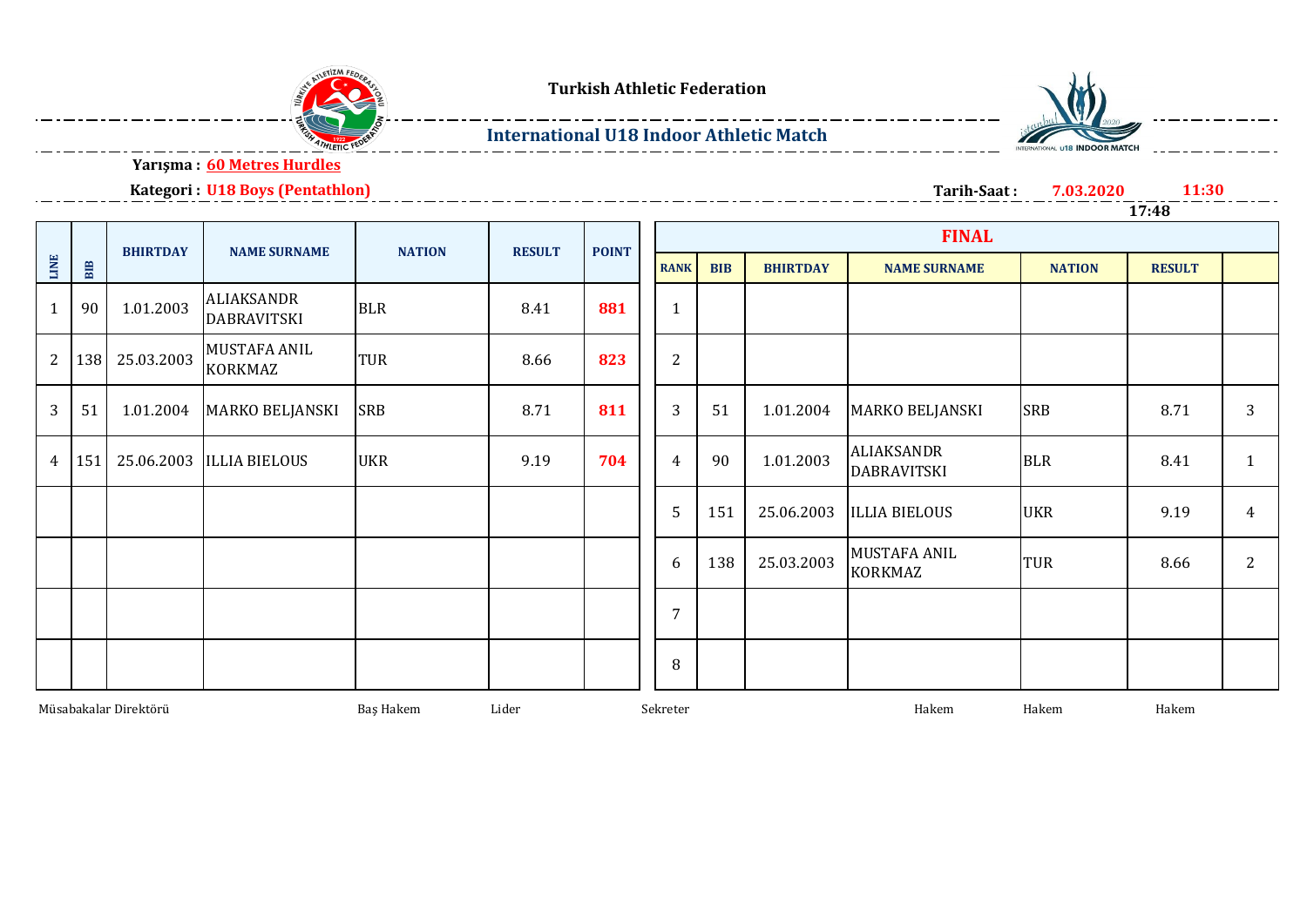

#### **International U18 Indoor Athletic Match**



**12:10**

**Yarışma : Long Jump**

**Kategori : U18 Boys (Pentathlon) 7.03.2020**

**Tarih-Saat :**

|                |            |                 | <b>ATTEMP</b>          |               |              |                |                         |  |  |  | 17:48         |              |
|----------------|------------|-----------------|------------------------|---------------|--------------|----------------|-------------------------|--|--|--|---------------|--------------|
|                |            |                 |                        |               |              |                |                         |  |  |  |               |              |
| <b>RANK</b>    | <b>BIB</b> | <b>BHIRTDAY</b> | <b>NAME SURNAME</b>    | <b>NATION</b> | $\mathbf{1}$ | 2 <sup>1</sup> | $\overline{\mathbf{3}}$ |  |  |  | <b>RESULT</b> | <b>POINT</b> |
| $\mathbf{1}$   | 90         | 1.01.2003       | ALIAKSANDR DABRAVITSKI | <b>BLR</b>    | 6.88         | 7.02           | X                       |  |  |  | 7.02          | 818          |
| 2              | 151        | 25.06.2003      | <b>ILLIA BIELOUS</b>   | <b>UKR</b>    | 6.48         | 6.55           | 6.13                    |  |  |  | 6.55          | 709          |
| 3              | 51         | 1.01.2004       | <b>MARKO BELJANSKI</b> | <b>SRB</b>    | 6.26         | 6.52           | 6.50                    |  |  |  | 6.52          | 702          |
| $\overline{4}$ | 138        | 25.03.2003      | MUSTAFA ANIL KORKMAZ   | TUR           | 6.14         | 6.32           | 6.37                    |  |  |  | 6.37          | 668          |
|                |            |                 |                        |               |              |                |                         |  |  |  |               |              |
|                |            |                 |                        |               |              |                |                         |  |  |  |               |              |
|                |            |                 |                        |               |              |                |                         |  |  |  |               |              |

**Müsabaka**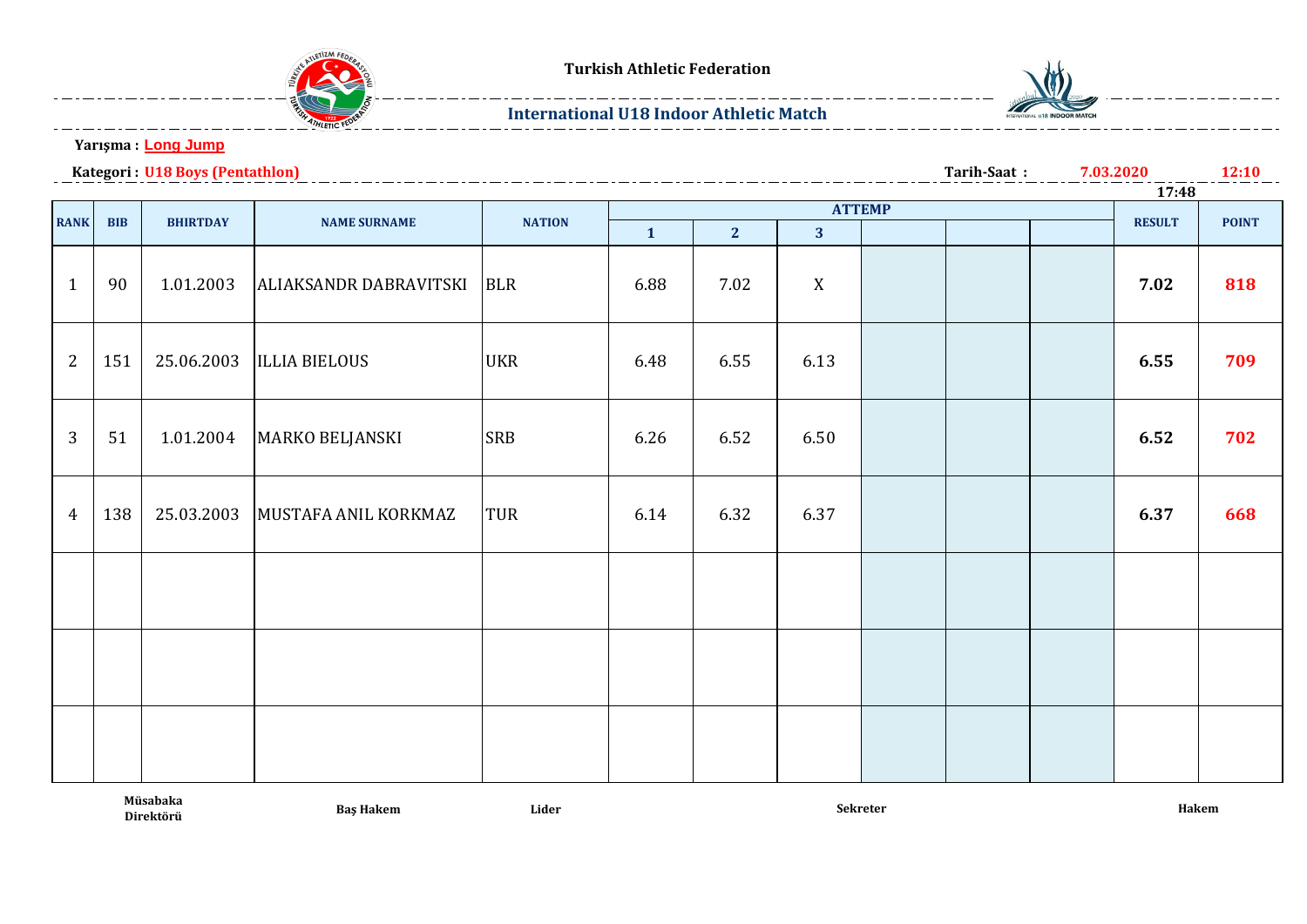

## **International U18 Indoor Athletic Match**



**Yarışma : Shot Put**

Kategori : *H18 Rovs (Pentathlon)* 

|                | Kategori: U18 Boys (Pentathlon) |                 |                                         | Kilogram: 5 Kg. |              | Tarih-Saat:    | 7.03.2020      |  | <b>13:40</b> |  |               |              |
|----------------|---------------------------------|-----------------|-----------------------------------------|-----------------|--------------|----------------|----------------|--|--------------|--|---------------|--------------|
|                |                                 | <b>ATTEMP</b>   |                                         |                 |              |                |                |  |              |  | 17:48         |              |
| <b>RABK</b>    | <b>BIB</b>                      | <b>BHIRTDAY</b> | <b>NAME SURNAME</b>                     | <b>NATION</b>   |              |                |                |  |              |  | <b>RESULT</b> | <b>POINT</b> |
|                |                                 |                 |                                         |                 | $\mathbf{1}$ | $\overline{2}$ | 3 <sup>1</sup> |  |              |  |               |              |
| $\mathbf{1}$   | 90                              | 1.01.2003       | <b>ALIAKSANDR</b><br><b>DABRAVITSKI</b> | <b>BLR</b>      | 11.88        | 12.82          | 12.51          |  |              |  | 12.82         | 656          |
| 2              | 151                             |                 | 25.06.2003 ILLIA BIELOUS                | <b>UKR</b>      | 11.82        | 11.33          | 10.42          |  |              |  | 11.82         | 595          |
| $\overline{3}$ | 138                             | 25.03.2003      | <b>MUSTAFA ANIL</b><br><b>KORKMAZ</b>   | <b>TUR</b>      | 11.12        | 11.40          | 11.60          |  |              |  | 11.60         | 582          |
| $\overline{4}$ | 51                              |                 | 1.01.2004   MARKO BELJANSKI             | <b>SRB</b>      | 10.57        | 10.46          | 11.12          |  |              |  | 11.12         | 553          |
|                |                                 |                 |                                         |                 |              |                |                |  |              |  |               |              |
|                |                                 |                 |                                         |                 |              |                |                |  |              |  |               |              |

**Müsabaka** 

**Baş Hakem Lider**

**Direktörü Sekreter Hakem**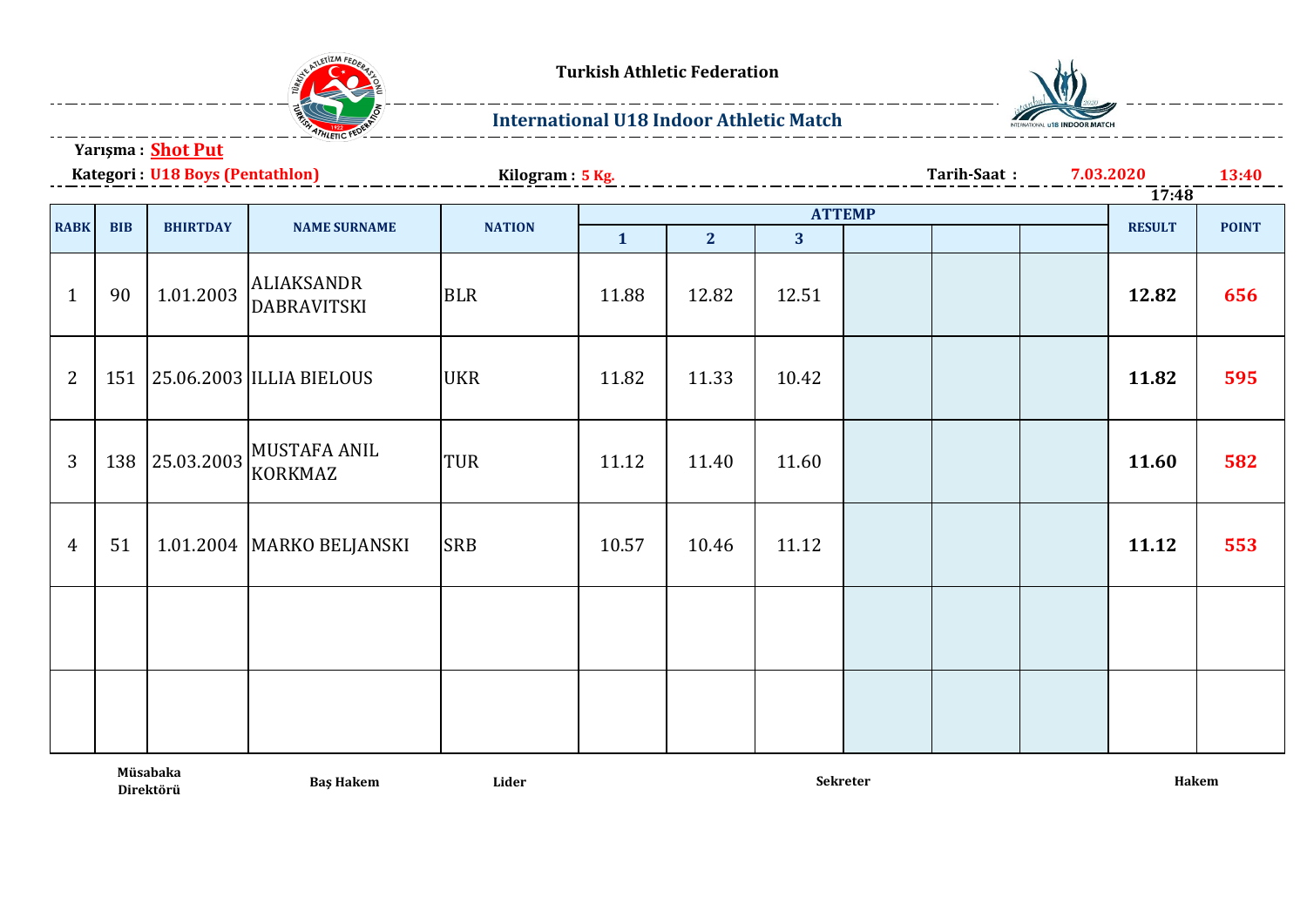

**International U18 Indoor Athletic Match**

 $\frac{1}{2}$ 

 $\overline{\phantom{a}}$ 

**Yarışma : High Jump Kategori : U18 Boys (Pentathlon)**

 $\begin{array}{|c|c|c|c|}\n\hline\n1 & 90 & 1.01.2003 & \text{ALIAKSANDR} \n\hline\nDABRAVITSKI\n\end{array}$ DABRAVITSKI BLR - - - - - - - - - **<sup>O</sup>** - **<sup>O</sup> <sup>O</sup> <sup>O</sup> <sup>O</sup> <sup>X</sup> <sup>X</sup> <sup>X</sup> 2.02 822** 2 151 25.06.2003 ILLIA BIELOUS UKR - - - **O O X X X 1.72 560** 3 51 1.01.2004 MARKO<br>BELJANSKI BELJANSKI SRB - - **<sup>O</sup> <sup>O</sup> <sup>O</sup> <sup>X</sup> <sup>X</sup> <sup>X</sup> 1.72 560**  $4 \mid 138 \mid 25.03.2003 \mid_{\text{KORKMAZ}}^{\text{MUSTAFA ANIL}}$  TUR KORKMAZ TUR **<sup>X</sup> <sup>O</sup> <sup>X</sup> <sup>X</sup> <sup>X</sup> 1.60 464 Müsabaka Direktörü Baş Hakem Lider Sekreter Hakem Hakem Hakem 2.02 2.05 BIB BHIRTDAY NAME SURNAME NATION 1.96 1.99 2.08 2.11 RESULT POINT RAB <sup>K</sup> 1.60 1.63 1.69 1.75 1.78 1.87 1.90 1.93 ATTEMP 1.66 1.72 1.81 1.84 17:48 Tarih-Saat : 7.03.2020 14:20**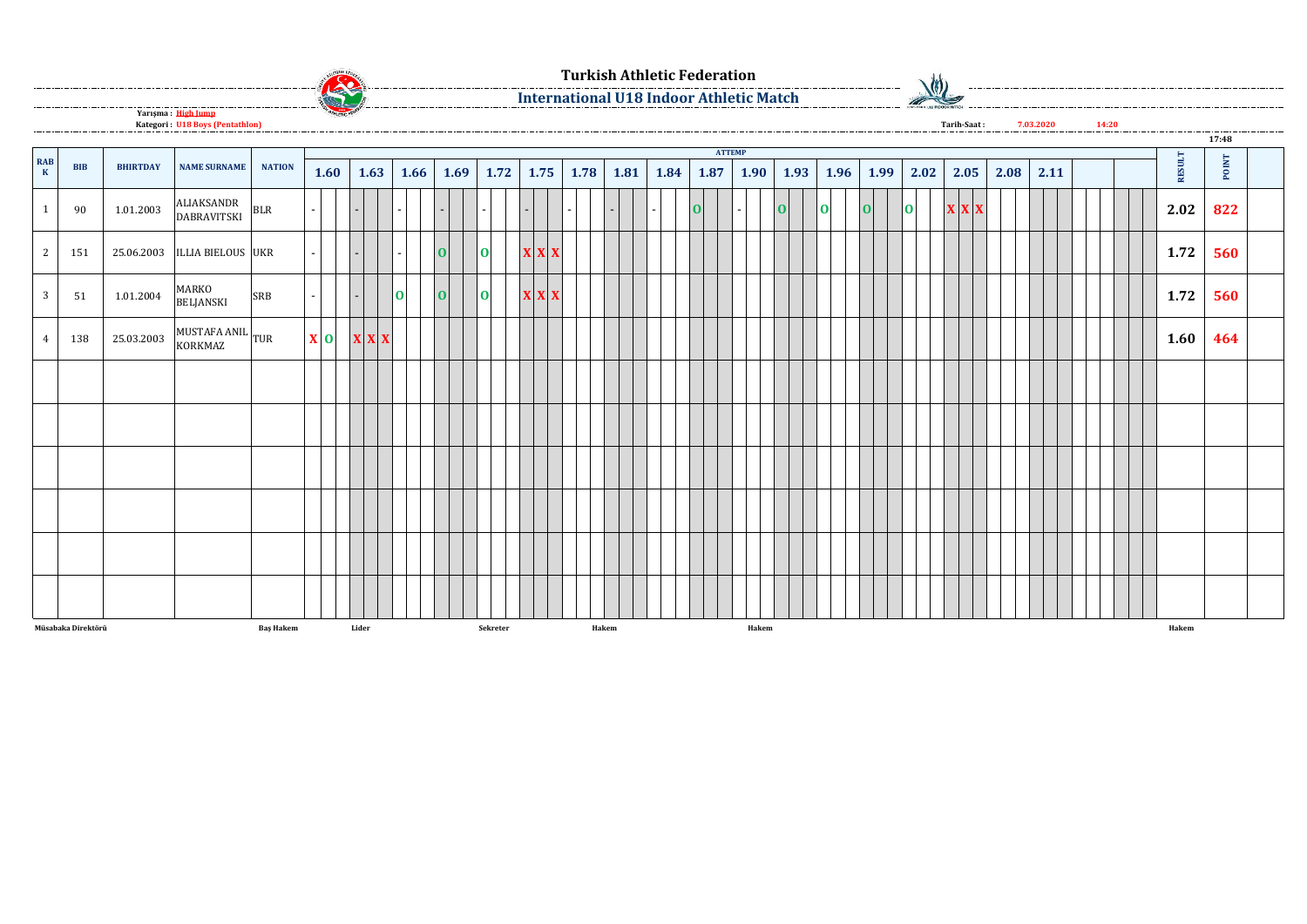

## **International U18 Indoor Athletic Match**



**Kategori : U18 Boys (Pentathlon)**

**Tarih-Saat 7.03.2020 16:15**

| .<br>______ | _______ |  |  |  |
|-------------|---------|--|--|--|
| ◢           | 7:48    |  |  |  |
|             |         |  |  |  |

| LINE                  | BIB | <b>BHIRTDAY</b> | <b>NAME SURNAME</b>                     | <b>NATION</b> | <b>RESULT</b> | <b>POINT</b> | <b>RANK</b>    | <b>BIB</b> | <b>BHIRTDAY</b> | <b>NAME SURNAME</b>                     | <b>NATION</b> | <b>RESULT</b> |                |
|-----------------------|-----|-----------------|-----------------------------------------|---------------|---------------|--------------|----------------|------------|-----------------|-----------------------------------------|---------------|---------------|----------------|
| $\mathbf{1}$          | 138 | 25.03.2003      | MUSTAFA ANIL<br><b>KORKMAZ</b>          | <b>TUR</b>    | 2:59.99       | 664          | 1              | 138        | 25.03.2003      | MUSTAFA ANIL<br><b>KORKMAZ</b>          | <b>TUR</b>    | 2:59.99       | $\mathbf{1}$   |
| $\overline{2}$        | 51  | 1.01.2004       | MARKO BELJANSKI                         | <b>SRB</b>    | 3:00.21       | 662          | 2              | 151        |                 | 25.06.2003  ILLIA BIELOUS               | <b>UKR</b>    | 3:02.23       | 3              |
| 3                     | 151 | 25.06.2003      | <b>ILLIA BIELOUS</b>                    | <b>UKR</b>    | 3:02.23       | 643          | $\mathbf{3}$   | 51         | 1.01.2004       | <b>MARKO BELJANSKI</b>                  | <b>SRB</b>    | 3:00.21       | $\overline{2}$ |
| $\overline{4}$        | 90  | 1.01.2003       | <b>ALIAKSANDR</b><br><b>DABRAVITSKI</b> | <b>BLR</b>    | 3:06.86       | 599          | 4              | 90         | 1.01.2003       | <b>ALIAKSANDR</b><br><b>DABRAVITSKI</b> | <b>BLR</b>    | 3:06.86       | $\overline{4}$ |
|                       |     |                 |                                         |               |               |              | 5              |            |                 |                                         |               |               |                |
|                       |     |                 |                                         |               |               |              | 6              |            |                 |                                         |               |               |                |
|                       |     |                 |                                         |               |               |              | $\overline{7}$ |            |                 |                                         |               |               |                |
|                       |     |                 |                                         |               |               |              | 8              |            |                 |                                         |               |               |                |
|                       |     |                 |                                         |               |               |              | 9              |            |                 |                                         |               |               |                |
|                       |     |                 |                                         |               |               |              | 10             |            |                 |                                         |               |               |                |
| Müsabakalar Direktörü |     |                 | Baş Hakem                               | Lider         |               | Sekreter     |                |            | Hakem           | Hakem                                   | Hakem         |               |                |